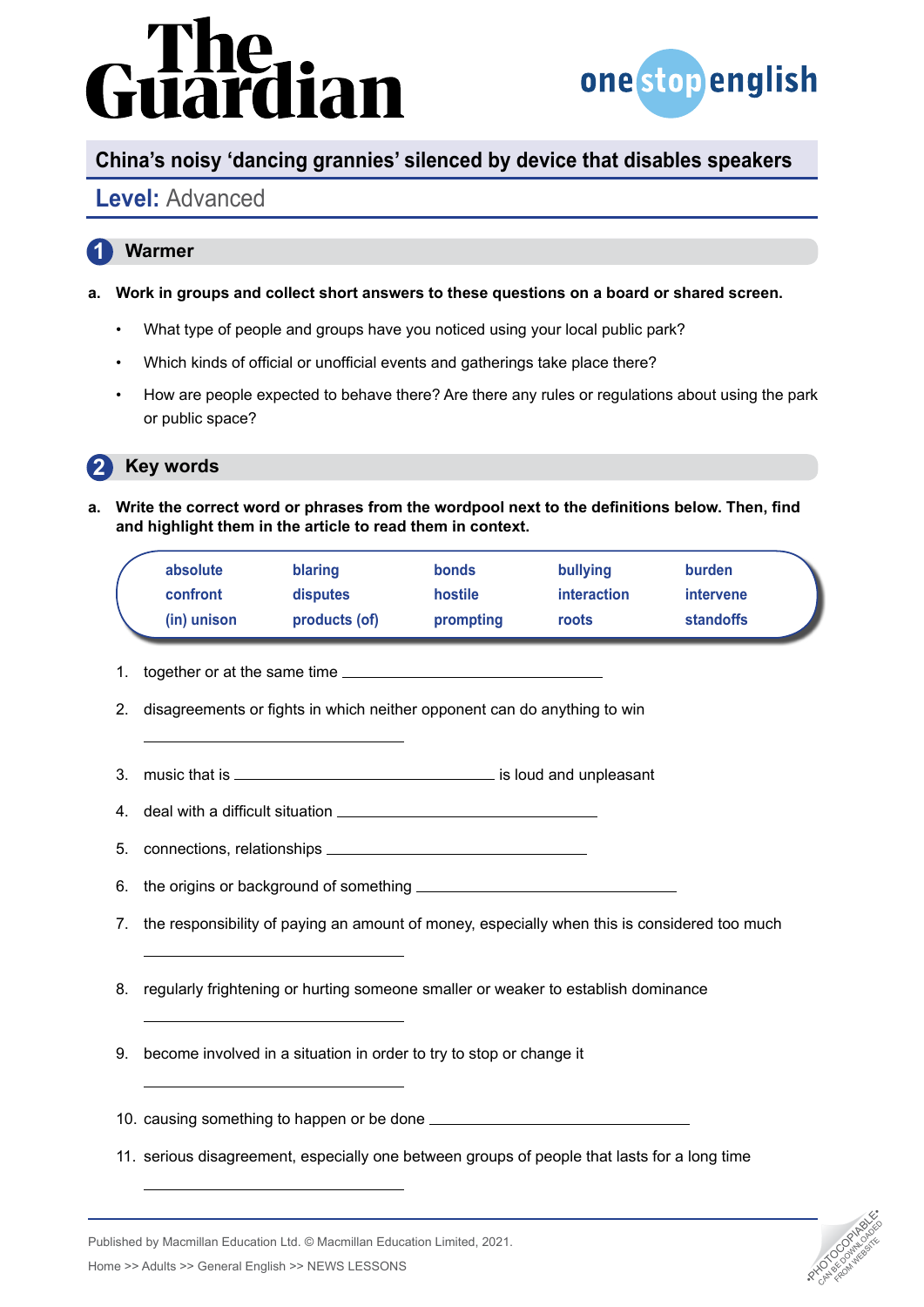# dian M



### **China's noisy 'dancing grannies' silenced by device that disables speakers**

#### **Level:** Advanced

| 12. people who have particular attitudes or ways of behaving because of the place or time that they |  |
|-----------------------------------------------------------------------------------------------------|--|
| live in, or the experiences they have had.                                                          |  |

13. true or right in all situations

14. the activity of being with and talking to other people

15. behaving in a very unfriendly or threatening way towards someone

#### **b. Use some of the key words above to complete these sentences.**

- 1. Students are encouraged to tell a teacher about any incidents of they notice.
- 2. It takes courage to your fears.
- 3. The police had to when protesters started throwing stones and bottles.
- 4. Unfortunately, these teenagers are typical **constant the private** of the private education system.

5. The audience were clapping and cheering .

6. We are working hard to strengthen **with and your** with our neighbouring countries.



Published by Macmillan Education Ltd. © Macmillan Education Limited, 2021. Analysished by Macmillan Education Ltd. © Macmillan Education Limited, 2021.<br>Home >> Adults >> General English >> NEWS LESSONS •PHOTOCOPIA •PHOTOCOPIA •PHOTOCOPIA •PHOTOCOPIA •PHOTOCOPIA<br>Analysis •Photocopy •PHOTOCOPIA •PH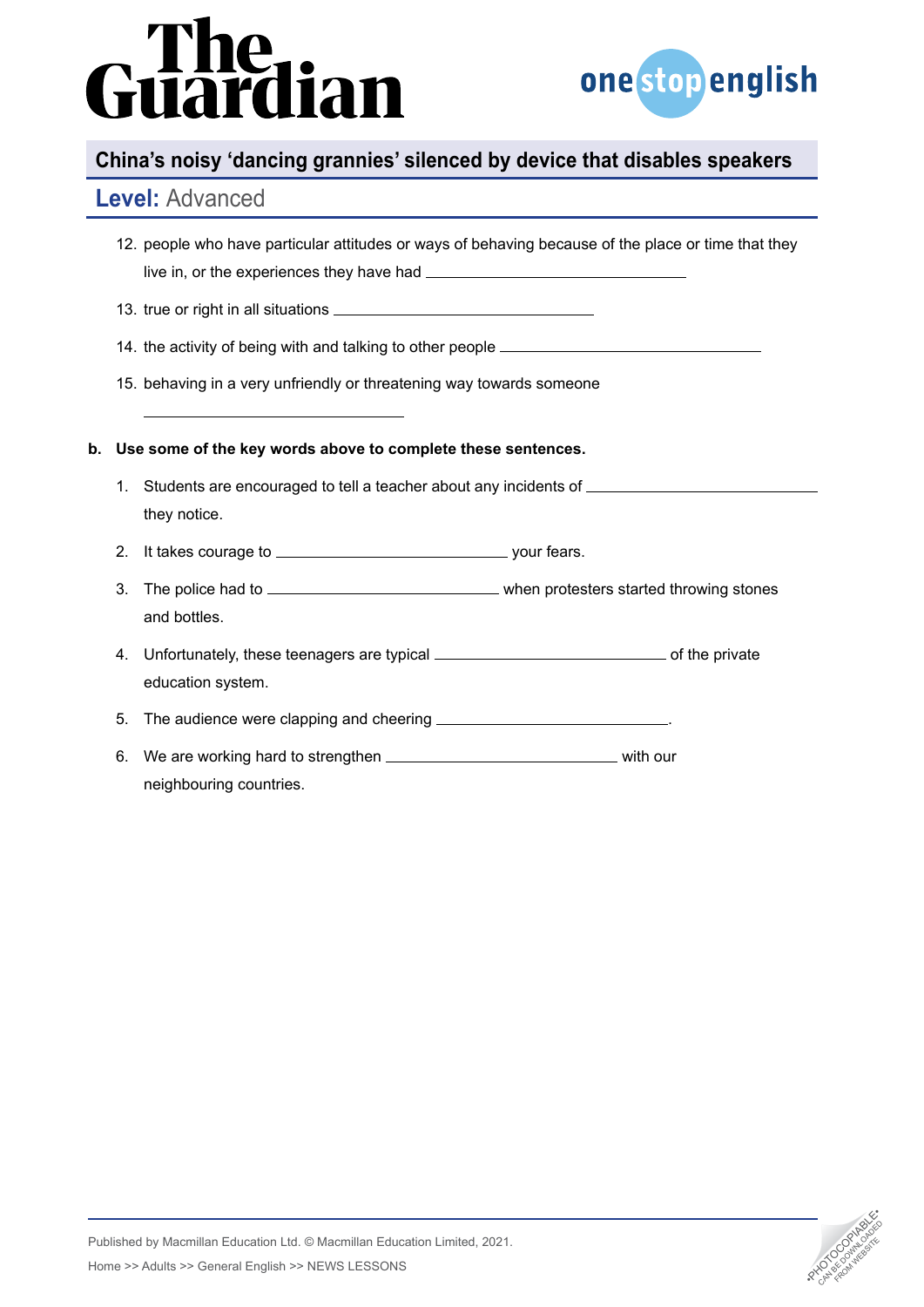# lian



# **China's noisy 'dancing grannies' silenced by device that disables speakers**

### **Level:** Advanced

*Many people are too scared to confront the groups of middle-aged and older women who take over public parks and sports grounds to exercise along to music*

**Chi Hui Lin and Helen Davidson in Taipei**

#### **Fri 8 Oct 2021**

- Across China's public parks and squares, in 1 the early hours of the morning or late in the afternoon, the grannies gather.
- The gangs, made up mostly of middle-aged 2 and older women who went through the Cultural Revolution, take to a corner of a local park or sporting ground and dance in unison to Chinese music. Loud music.
- The tradition has led to alarming standoffs, 3 with the blaring music frequently blamed for disturbing the peace in often high-density residential areas. But many are too scared to confront the women.
- The dilemma of the dancing grannies has 4 prompted some to seek out tech solutions. One went viral online this week: a remote stun gun-style device that claims to be able to disable a speaker from 50 metres away.
- 5 Reviews of the item were positive. "Downstairs" is finally quiet. For two days the grannies thought their speaker is not working!", said one on Taobao, China's version of eBay.
- "Great invention, with this tool I will be the boss 6 in the neighbourhood now," said another. "This is not just a regular product, it is social justice!"
- China is home to an estimated 100 million 7 dancing grannies. Square dancing allows older women, many of whom live alone or with younger family members who they accompanied on a move to the cities, to socialise. They form strong bonds, often shopping or doing other activities, including group investments, together, the South China Morning Post reported.
- 8 State media has described the square dancing, which has its roots in the Cultural Revolution of the 1960s, as a "positive and effective way to reduce the medical and financial burden as well as increase the life quality of older people".
- "Many participants are retired, their children are 9 no longer around. Square dancing becomes a place for them to have a social life."
- 10 But neighbours complain it has gotten out of control, with competing groups blasting their music over each other in small areas, and bullying those who try to intervene. Viral videos and reports have shown the groups arguing and fighting with basketball players to take over their court, or, in one case, breaking into a football field and stopping the game to dance in the space, prompting a police response and arrests.
- In 2019, Tianjin City added new regulations on 11 the promotion of civilized behaviors, allowing police to fine the dancing grannies up to 500 yuan (£56) if their music is too loud in public.
- 12 Some disputes have escalated to violence. In Shijiazhuang, neighbours fight back at the grannies by spreading stinky tofu, paint, and engine oil while they are dancing. One media report described a high rise resident throwing human faeces out the window at them.
- 13 "Most of them are the products of the Red Guard\* era, they don't respect society or the environment," said a young Chinese resident of Guiyang, who did not want to be named.
- "Square dancing is a problem left over from 14 history. Many elderly people feel that the whole China is built by their generation. They have the absolute voice and status. We young people have done nothing, and of course are not qualified to question them."
- 15 The stun gun and other devices for sale online are part of an emerging market in goods to push back against the noise pollution while avoiding interaction. "I tried to communicate with them once, but the police stopped me," said the Guiyang man. "They thought I was going to do something bad. You know the golden rule of Chinese policy: the larger number of people matters. Everything is based on social maintenance."

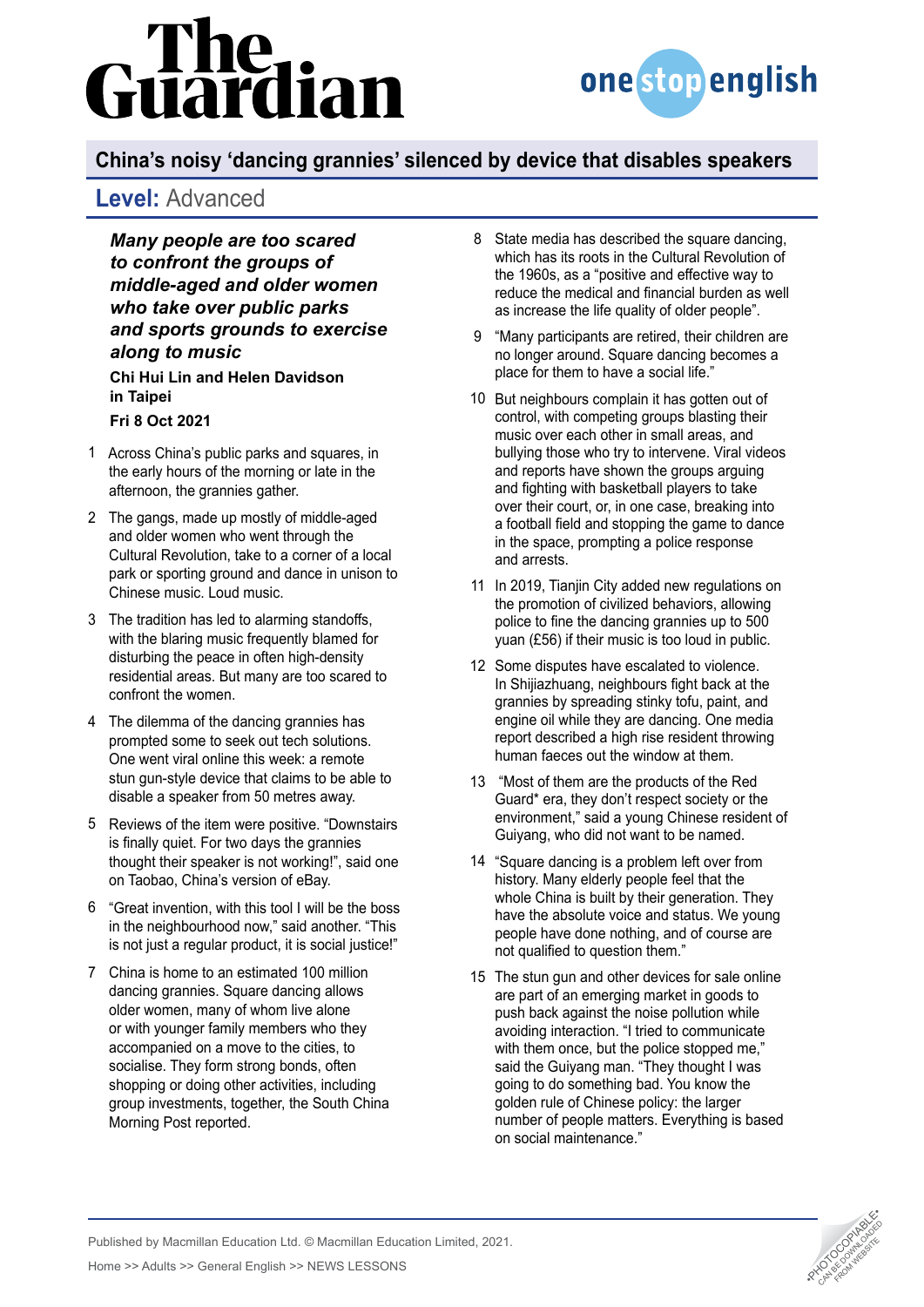# iardian



## **China's noisy 'dancing grannies' silenced by device that disables speakers**

# **Level:** Advanced

16 It's not all hostile. Last year one group in Lanzhou city, Gansu, found a solution that make everyone happy by using bluetooth earphones, holding their own version of a silent disco.

© Guardian News and Media 2021 First published in *The Guardian*, 08/10/2021

*\*Red Guard = a mass student-led paramilitary social movement mobilized and guided by Chairman Mao Zedong in 1966 through 1967, during the first phase of the Chinese Cultural Revolution*



Published by Macmillan Education Ltd. © Macmillan Education Limited, 2021. Analysished by Macmillan Education Ltd. © Macmillan Education Limited, 2021.<br>Home >> Adults >> General English >> NEWS LESSONS •PHOTOCOPIA •PHOTOCOPIA •PHOTOCOPIA •PHOTOCOPIA •PHOTOCOPIA<br>Analysis •Photocopy •PHOTOCOPIA •PH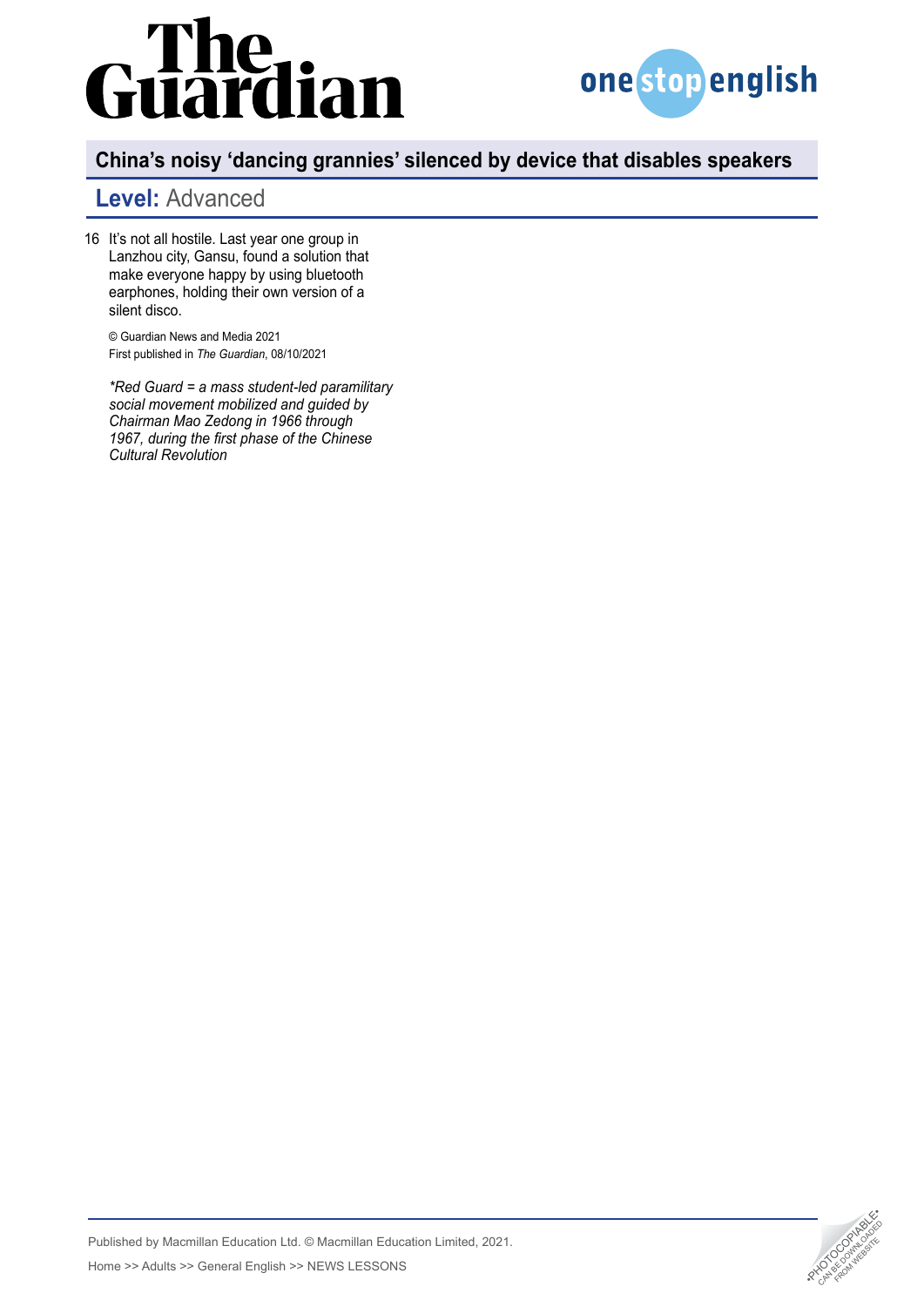# dian



#### **China's noisy 'dancing grannies' silenced by device that disables speakers**

### **Level:** Advanced

#### **3 Comprehension**

- **a. Answer the questions with information from the article. Provide details and use some of the key words in italics in your answers wherever possible.**
	- 1. When, where, and why do the older ladies gather?
	- 2. Why does this lead to *disputes*?
	- 3. Why does one resident say that the *standoffs* have their *roots* in Chinese history?
	- 4. What do you know about the technical device mentioned in the article?
	- 5. What two less dramatic and less *hostile* solutions are mentioned?

#### **4 Key language**

- **a. Find multi-word phrases in the article that match the meanings below.**
	- 1. causing an annoyance to other people by being loud and noisy (3 words, paragraph 3)
	- 2. when there are a large number of people living in a certain place (3 words, paragraph 3)
	- 3. the view that everyone deserves to be treated equally and receive the same rights and opportunities (2 words, paragraph 6)
	- 4. a polite and reasonable way of acting (2 words, paragraph 11)
	- 5. someone who lives in a tower block of apartments (3 words, para 12)
	- 6. trade in goods that are just starting to be noticed (2 words, paragraph 15)
	- 7. dangerous or annoying levels of unpleasant sounds (2 words, paragraph 15)
	- 8. an important basic principle that you should always obey when doing a particular activity (2 words, paragraph 15)
- **b. Use a few chosen phrases to talk about the article.**
- **c. Now use each one in a new and unrelated sentence of your own.**

#### **5 Discussion topics**

- **a. Discuss these questions.**
	- What most interested or surprised you in the article? Why was that?
	- Who or what would you like to use the speaker-disabling device on and why?
	- In what other situations might young people be annoyed by the behaviour of older people, and vice versa?



Published by Macmillan Education Ltd. © Macmillan Education Limited, 2021. Analysished by Macmillan Education Ltd. © Macmillan Education Limited, 2021.<br>Home >> Adults >> General English >> NEWS LESSONS